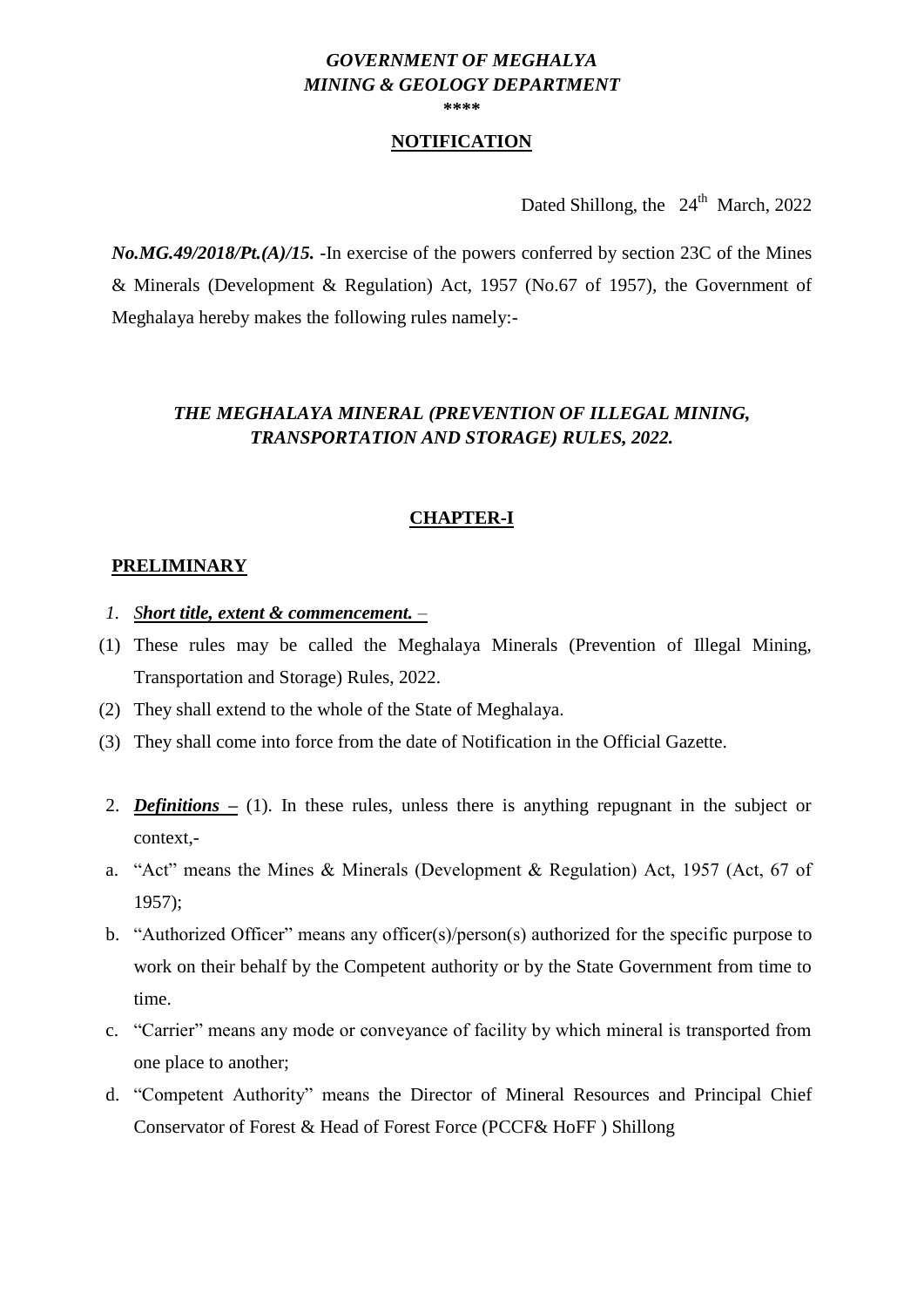- e. "Checkpost" means any permanent or temporary structure manages by competent authority to regulate minerals in transit and to verify the documents relating to transport of mineral(s).
- f. "Department" means the Department of Mining & Geology, Government of Meghalaya/ Forest and Environment Department, Government of Meghalaya.
- g. "Director" means Director of Mineral Resources.
- h. "Form" means a form appended to these rules and Form H of Meghalaya Minor Minerals Concession Rules (MMMCR) 2016.
- i. "Government" means Government of Meghalaya
- j. "Illegal mining" means any mining activities undertaken in violation of the provision of the Act and the rules framed there under including statutory provision notified by the Government from time to time.
- k. "Illegal storage" means storage of any minerals other than in accordance with the provision of the Acts and/or these rules.
- l. "Illegal transportation" means removal or shifting or transfer or transport of any minerals by means of carrier other than in accordance with the provisions of the Act and/or the rules.
- m. "Minerals" means both Major and Minor minerals.
- n. Mining Lease, Composite License, Prospecting License have the same meaning and assigned by them in the Mines & Minerals (Development& Regulation) (MMDR)Act 1957 and as amended.
- o. "Mineral Transport Challan" means Form A appended to this Rule and Form H of Meghalaya Minor Minerals Concession Rules (MMMCR) 2016 issued by the Competent Authority or any officer duly authorized by him for lawful transportation of any mineral raised.
- p. "Research Work" means any work done for beneficiation and upgradation of the minerals and for examining its suitability in the industry, for the purpose of scientific study without any commercial motive:
- q. "Scientific Test" means any test conducted for chemical or mineralogical analysis of mineral constituents and properties for the purpose of scientific study without any commercial motive; and

(2). All other words and expressions used in these rules, but not defined, unless the context otherwise requires, shall have the same meaning as respectively assigned to them under the Acts and the rules framed there under.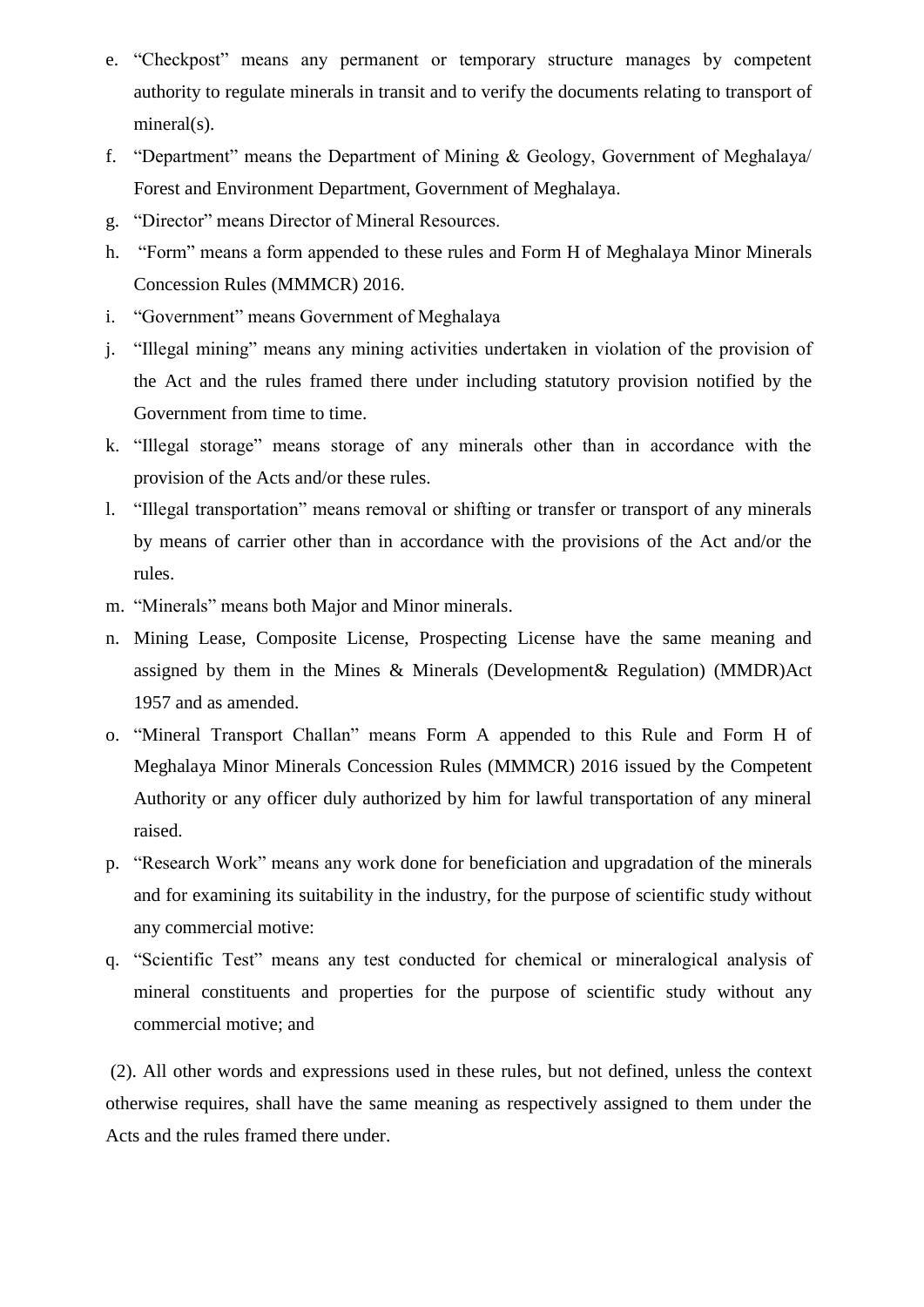## **CHAPTER II**

3. *Prohibition –* No person shall transport or carry or cause to transport any mineral by any means from the place of raising to another without being in possession of a valid "MINERAL TRANSPORT CHALLAN" in FORM  $- A$ " for major minerals  $\&$  Form H of Meghalaya Minor Mineral Concession Rules 2016 for minor minerals issued by the Competent Authority or any officer authorized by him in this behalf. The provision of rule (3) shall not be applicable for captive use of major minerals within a distance of 5 km from the mine.

# *4. Transportation of Minerals. –*

- (1) The lessee(a holder of mining lease) or his Agent desiring to transport any mineral from his Mining Lease shall get himself registered with the office of the Competent Authority / Authorized Officer against the payment of Rs 3000/- as a registration fee supported by relevant documents as spelt out herein below along with the legal documents relating to raising of the mineral and which shall be renewed every year with a renewal fee of Rs 1000/-.
- (2) For the purpose of registration, every lessee or his agent shall have to produce the following documents-
- (a) 2(Two) Nos. passport-size photographs.
- (b) Trading license and Professional Tax Clearance Certificate from the District Council concerned to which the place of dispatch of the minerals is located. Trading License is necessary in the case of non-tribal only.
- (c) Income Tax clearance or Exemption certificate
- (d) GST registration and Clearance Certificate.
- (e) Specimen signature.
- (f) Authorization letter or Power of attorney (as applicable).
- (3) For transportation of any minerals to any place, the holder of a mining lease/agent shall make an application in Form-B to the Competent Authority or any officer authorized by him for issue of 'Mineral Transport Challan'.
- (4) Issue of Mineral Transport Challan to the registered person in a year will be limited according to the approved Mining Plan and as per the extent of payment of Royalty etc. to the lessor/State Government.
- (5) All dispatches of minerals(s) by the holder of mining lease / agent by means of carrier shall be accompanied with Mineral Transport Challan in duplicate.

Provided that in the case of transport of mineral by holder of Composite License for testing purposes, a special permit by the Competent Authority or Authorized Officers shall suffice.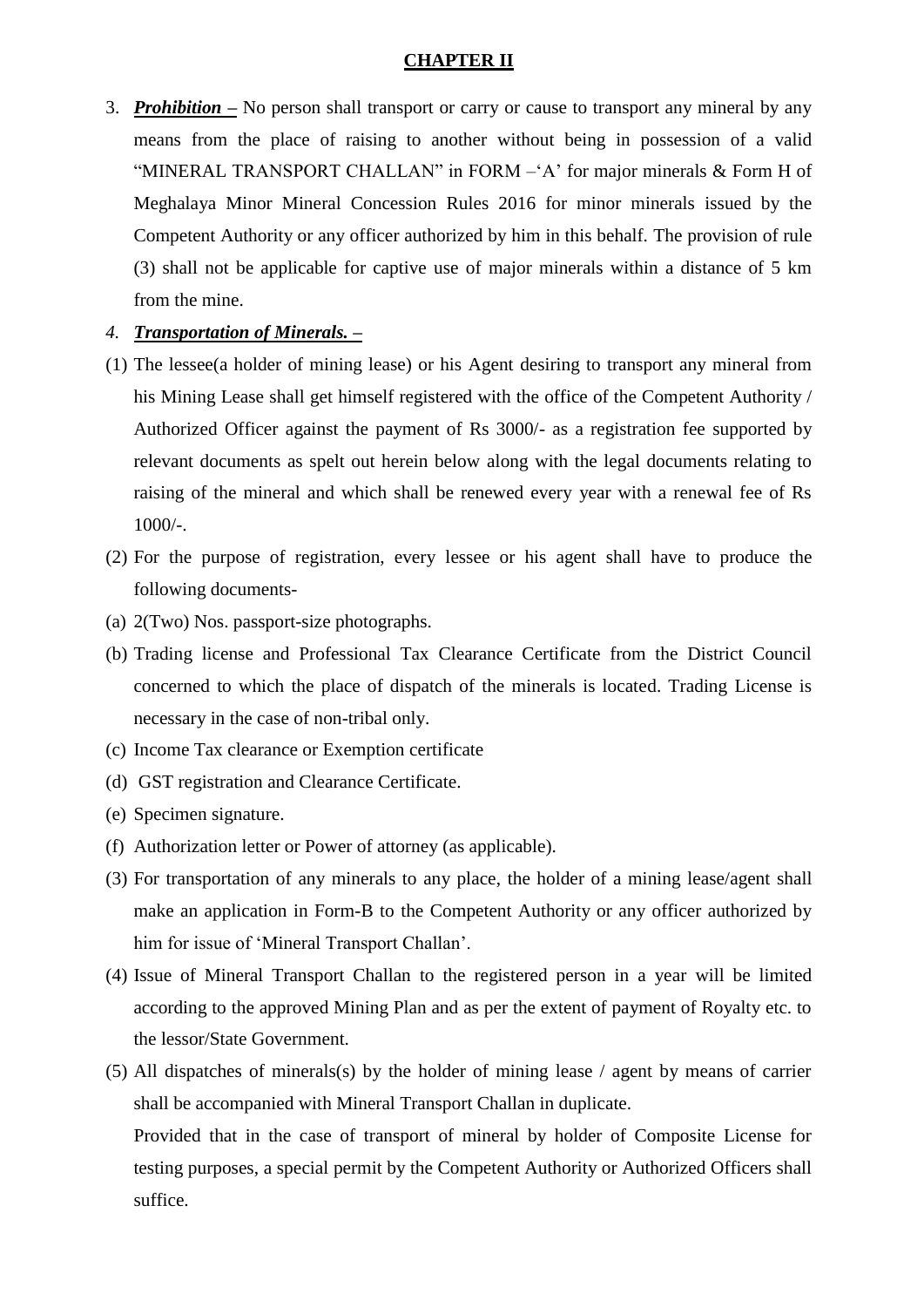- (6) The period of validity of Mineral Transport Challans will be 1 (one) month from the date of issue, which maybe revalidated by the competent authority from time to time as deemed fit and proper.
- (7) The Mineral Transport Challan shall be issued by the Competent Authority or authorized officers for the state or inter-state movement or export shall be honored by all concerns. Mineral Transport Challan shall contain security features that may be notified by the Government from time to time.

(8) Seized minerals under Section 21 of MMDR Act 1957 after auctioning shall have to obtained Mineral Transport Challan for its lifting after obtaining lifting order from the auctioning authority. Procedure laid down in sub-rule 1 to 7 of Rule 4 shall be applicable for auctioned seized minerals.

- (9) Transportation of Coal and other minerals from outside the State of Meghalaya .
	- A. Any person intending to transport coal and other minerals from outside the State to the State of Meghalaya or through the State of Meghalaya enroute to Bangladesh or other States shall apply to Mining & Geology Department Government of Meghalaya with the following details:
		- a) Proof of identity in case of individual or Registration with Competent authority in case of firm/company.
		- b) Name of Mineral(s) intend to transport.
		- c) Quantity in possession, quantity intended to transport in Metric Tonne (MT)/ cubic metre (cum).
		- d) Sources of the mineral(s) along with documentary evidence.
		- e) Route for transportation and Destination.
		- f) Period for which transportation is required.
		- g) Details of vehicles.
	- B. An Undertaking shall be submitted to the competent authority stating that in case any of the document submitted for transportation of the mineral(s) is found to be invalid/fake, they shall be liable for penalizing under Section 21 of MMDR Act, 1957 and relevant provision of Indian Penal Code.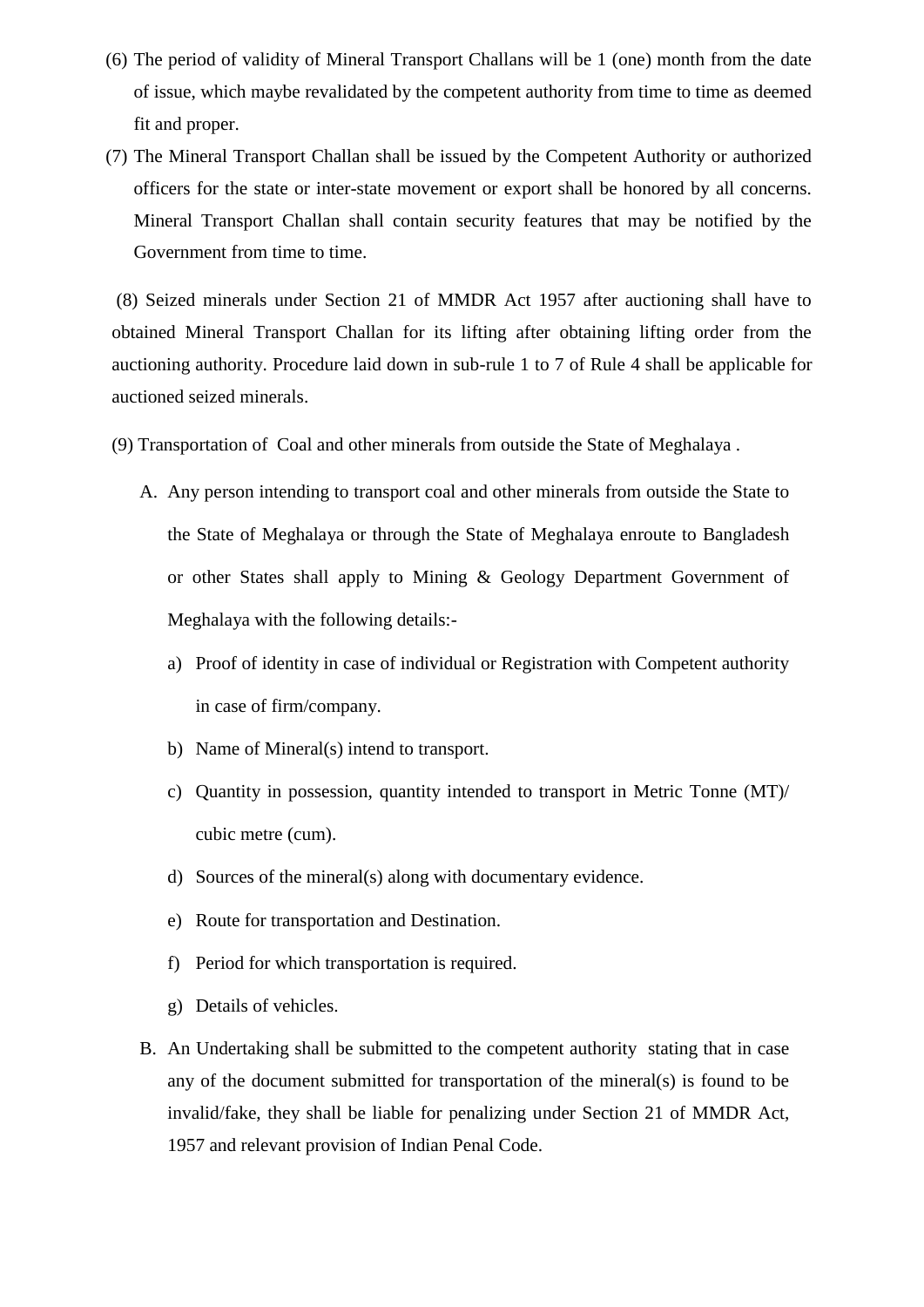- C. The person(s)/firm(s)/company(s) on entering into Meghalaya shall produce documentary evidence to the nearest Checkgate of the competent authority for verification and countersigning.
- D. The Officer in-charge of Checkgate at entry point shall verify the documents, check the consignment and placed his signature and stamp on the documents and maintain separate records on the matter.
- E. For minerals landing in the State of Meghalaya, Prior notice to the competent authority has to be given for cross-checking the landing minerals and verification of documents.
- F. For minerals enroute to Bangladesh and other States, the consignee has to produce the verified documents from entry point of Checkgate to the nearest Checkgate at exit point for cross verification of document and consignment.
- G. The Officer In-charge of the nearest Checkgate at exit point, shall cross-check the documents signed at the entry point and upon satisfactory, he should sign and stamp on the document and retain all the relevant documents for onward submission to the office of the competent authority
- H. Weekly returns of the transportation of mineral have to be submitted by the Consignor to the office of the competent authority.
	- I. Monthly returns and on completion of transshipment has to be submitted to the office of the competent authority by the respective Officer In-charge of both the Entry and Exit Checkgates.

*5.Establishment of Checkgates* – For the purpose of checking the transport and storage of minerals raised without lawful authority, the Competent Authority shall set up Checkgate at any place, or places within the State and a notification / public notice in this regards shall be issued by the Competent Authority after getting approval from concerned authorities including the Government of India, Ministry of Road Transport& Highways, if such Checkgate is on National Highway (N.H.)

# *6.Production of Mineral Transport Challans: -*

- (1) Every holder of mining lease / agent/ successful bidders of auction of seized minerals transporting by means of carrier any mineral for sale or otherwise shall produce a Mineral Transport Challan or Form H of Meghalaya Minor Minerals Concession Rules (MMMCR) 2016 at the Checkgates.
- (2) The Officer In-charge of the Checkgates shall, check and verify the mineral in transit and after which countersign with date on the body of the Mineral Transport Challan or Form H of Meghalaya Minor Minerals Concession Rules (MMMCR) 2016 and return the duplicate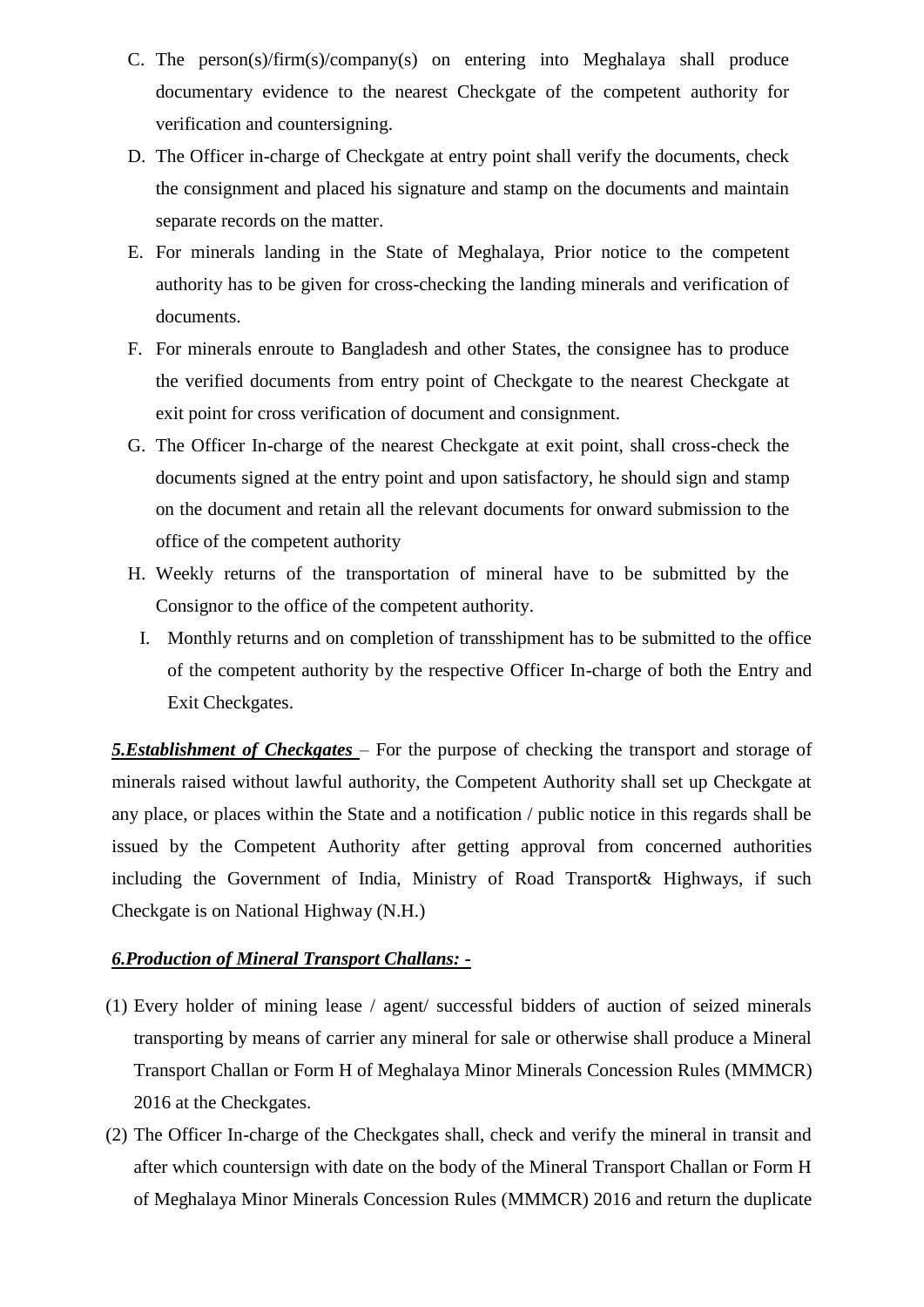copy of the Mineral Transport Challan or Form H of Meghalaya Minor Minerals Concession Rules (MMMCR) 2016 to the carrier and retain with him the original copies thereof.

## *7. Determination of the weight of the mineral transit. –*

- (1) The actual weight of each consignment shall be determined at the weigh-bridge set up by the Government or its authorized agent in accordance with Rule framed by Transport Department in this regard and such weigh shall be taken into account by the Officer-incharge of the Checkgate for the purpose of sub-rule (2) of Rule 6.
- (2) In case the weight of any mineral consignment cannot be determined as provided under sub-rule (1), the weight shall be determined by the Officer-In-Charge of the Checkgate on the basis of the volume of the mineral so carried.

# *8. Authority to seize or recover the value of the mineral not covered by Mineral Transport Challan-*

- (1) The Officer-In-Charge of the checkgates or any other authorized officer in this behalf shall have the power to seize the mineral, if he has reasons to believe that the mineral in transit is not covered by the Mineral Transport Challan or Form H of Meghalaya Minor Minerals Concession Rules (MMMCR) 2016.
- (2) The Officer-In-Charge of the Checkgate or any other authorized officer in this behalf shall give a seizure list of the mineral seized under sub-rule (1) to the respective District Administration and competent authority.
- (3) The District administration, Competent authority or any other authorized officer in this behalf shall have the power to auction the mineral seized by him under the sub-rule (1)as per the guidelines issued by State Government under Mining and Geology Department from time to time.

#### **CHAPTER – III**

## *9. Mining of Major and Minor Minerals. –*

- (1) Mining Operation of major minerals in the State to be undertaken in accordance with the Act and Rules framed there under.
- (2) The Minor Minerals would be mined in accordance with the Meghalaya Minor Mineral Concession Rules, 2016.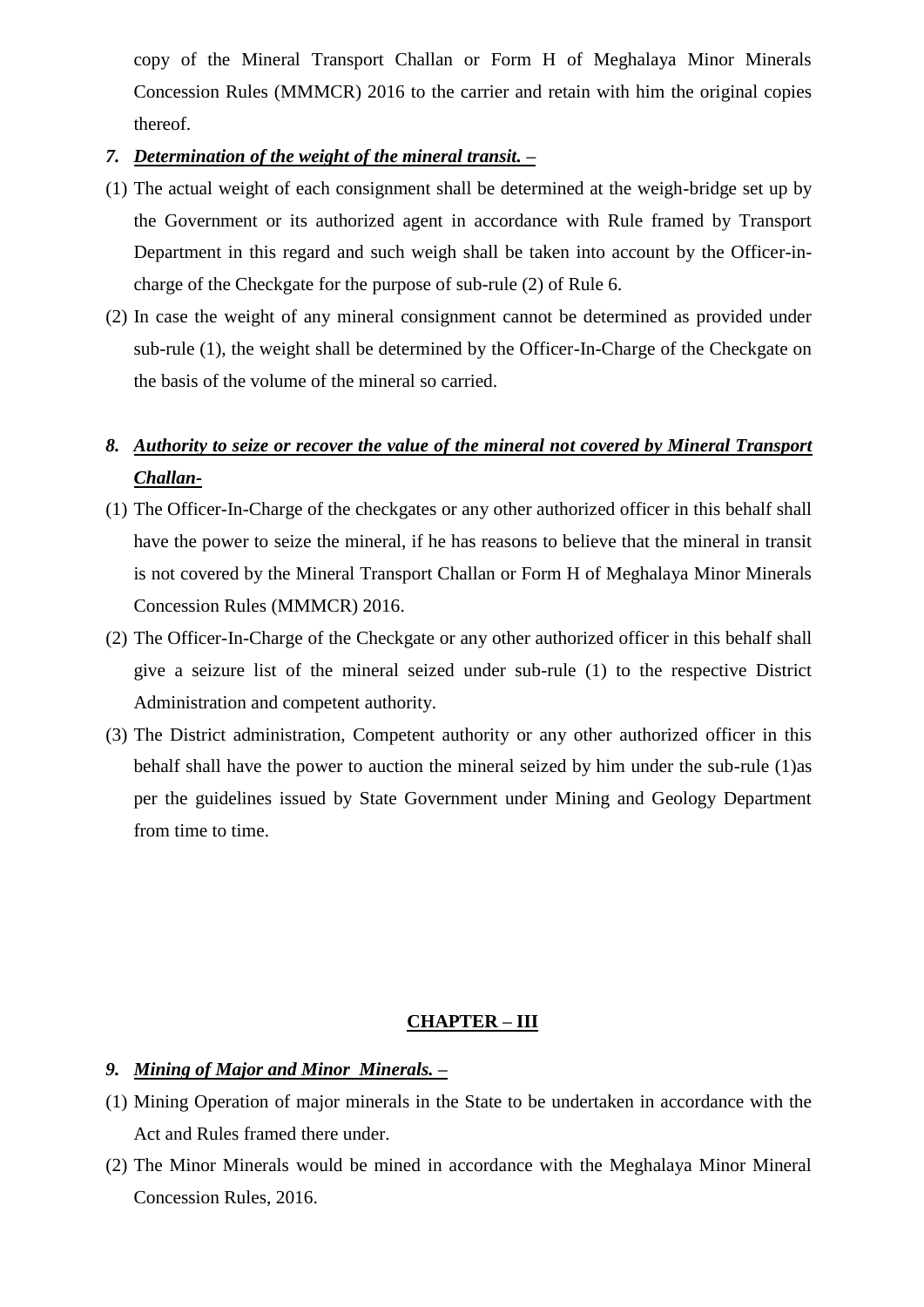#### **CHAPTER – IV**

#### *10. Storage of Minerals.*

- (1) The Deputy Commissioner of the district shall have the power to identify and declare the Designated Storage area for storing of minerals in each district with the prior approval of the Government in Mining & Geology Department.
- (2) Anyone desiring to have a designated storage area would approach the Deputy Commissioner of the district for designating the storage area and Deputy Commissioner after due examination shall declare the area as Designated Storage area.
- (3) While designating, the following considerations shall be taken into account.
	- (a) The area has to be sufficient large enough to store the mineral and have a specific area and boundary.
	- (b) The area has to be at least 50 m away from the State Road and National Highway (NH) and other surface features like natural nallah, stream etc. and human habitation or as per the siting norms of the Meghalaya State Pollution Control Board as applicable.
	- (c) The area has to be sufficiently protected to arrest spillage of minerals and sludge especially during rainy season with siltation tank at the lower side of the storage area.
	- (d) Consent to Establish and Consent to Operate from State Pollution Control Board shall have to be obtained.
- (4) The Designated storage area shall be declared for a period of 5 (five) years only and shall be renewed from time to time for a period of 2 (two) years as per the requirement by the Deputy Commissioner of the concerned District.
- (5) The above declaration shall not be required for the mineral based industries having their own storage facilities in their own plant.
- (6) The owner of the designated storage area shall maintain a record register of the mineral stock and dispatch in their possession including the procurement details.

*11.Exemption: The provisions of above Rule 10 would not be applicable for storage of mineral in a mining lease area granted under Mines & Minerals (Development & Regulation) Act, 1957 and the Rules framed thereunder including the Meghalaya Minor Mineral concession Rules 2016.*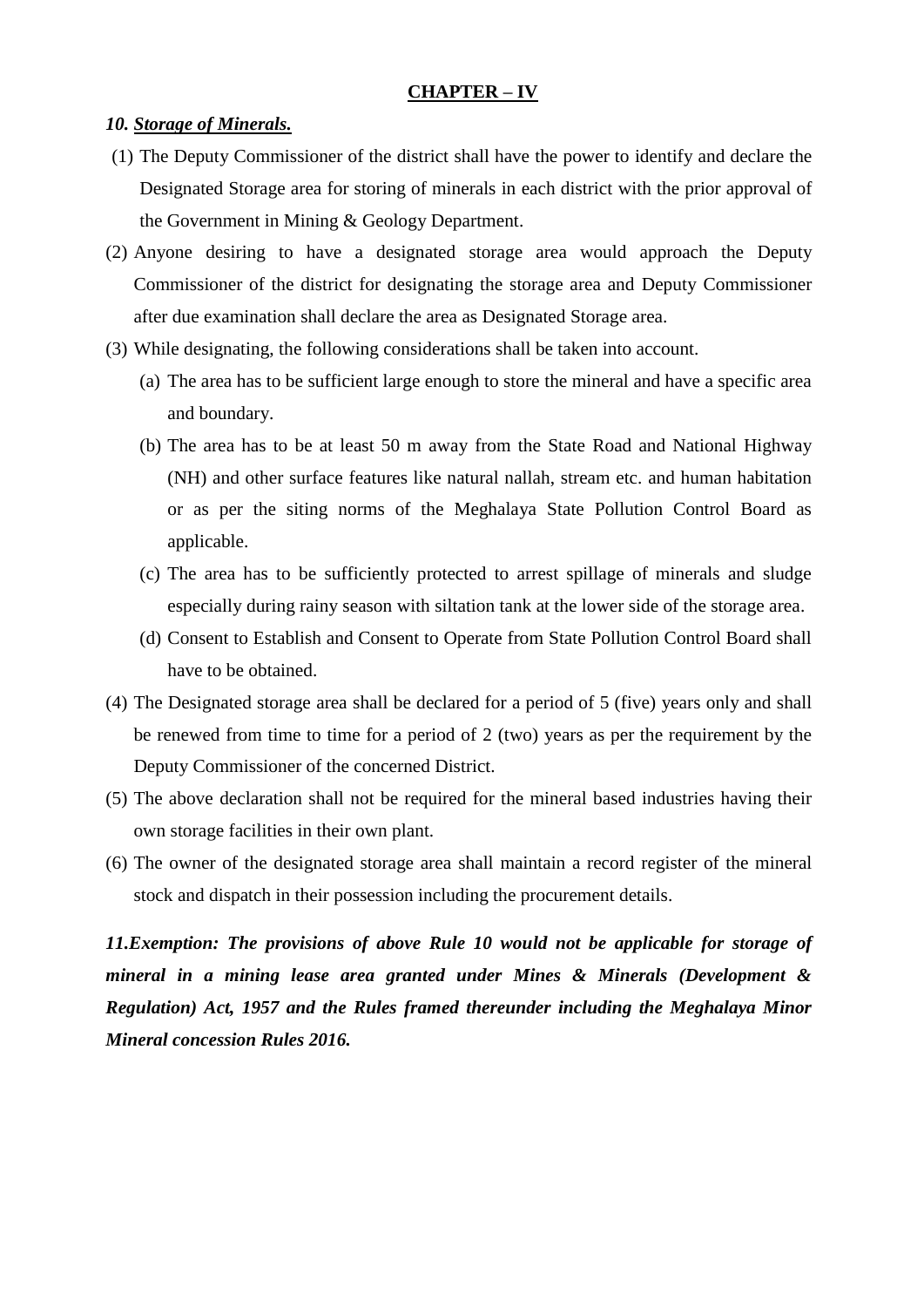# **12. Authority to cause notice, seize or auction of the mineral stored in areas other than the designated storage area** –

- (1) The Competent authority or any other authorized officer shall have the power to serve notice to any person/firms for removal of any mineral stored other than in the designated storage area.
- (2) The Competent Authority or any other authorized officer shall, after expiry of 15 (fifteen) days notice issued sub-rule (1) seize any mineral in possession of any person stored in areas other than designated storage area.
- (3) The Competent Authority or any other authorized officer shall give a seizure list of the mineral seized under sub-rule (2) to any person in possession of the mineral.
- *(4)* Competent authority or any other authorized officer in this behalf shall have the power to auction the mineral seized under sub-rule (2)as per the guidelines issued by State Government under Mining and Geology Department from time to time.

*13.Interpretation of Rules:-* If any question arises relating to interpretation of these Rules, the decision of the Government in Mining & Geology Department shall be final.

14. Repeal & Savings:- Government Notification No.MG.38/2020/Pt II/6 dated 22<sup>nd</sup> October 2021 and Government Order No.MG.49/2008/Pt-I/285 dated 10<sup>th</sup> December 2020 and all others instructions in these regard are hereby repealed;

Notwithstanding anything such repeal, all the actions already taken or purported to be taken with regard to issuing of Mineral Transport Challans, shall be construed as having taken under the relevant provisions of these Rules.

> *Sd/-* (Shri E.Kharmalki,IAS) Secretary to the Govt. of Meghalaya Mining & Geology Department.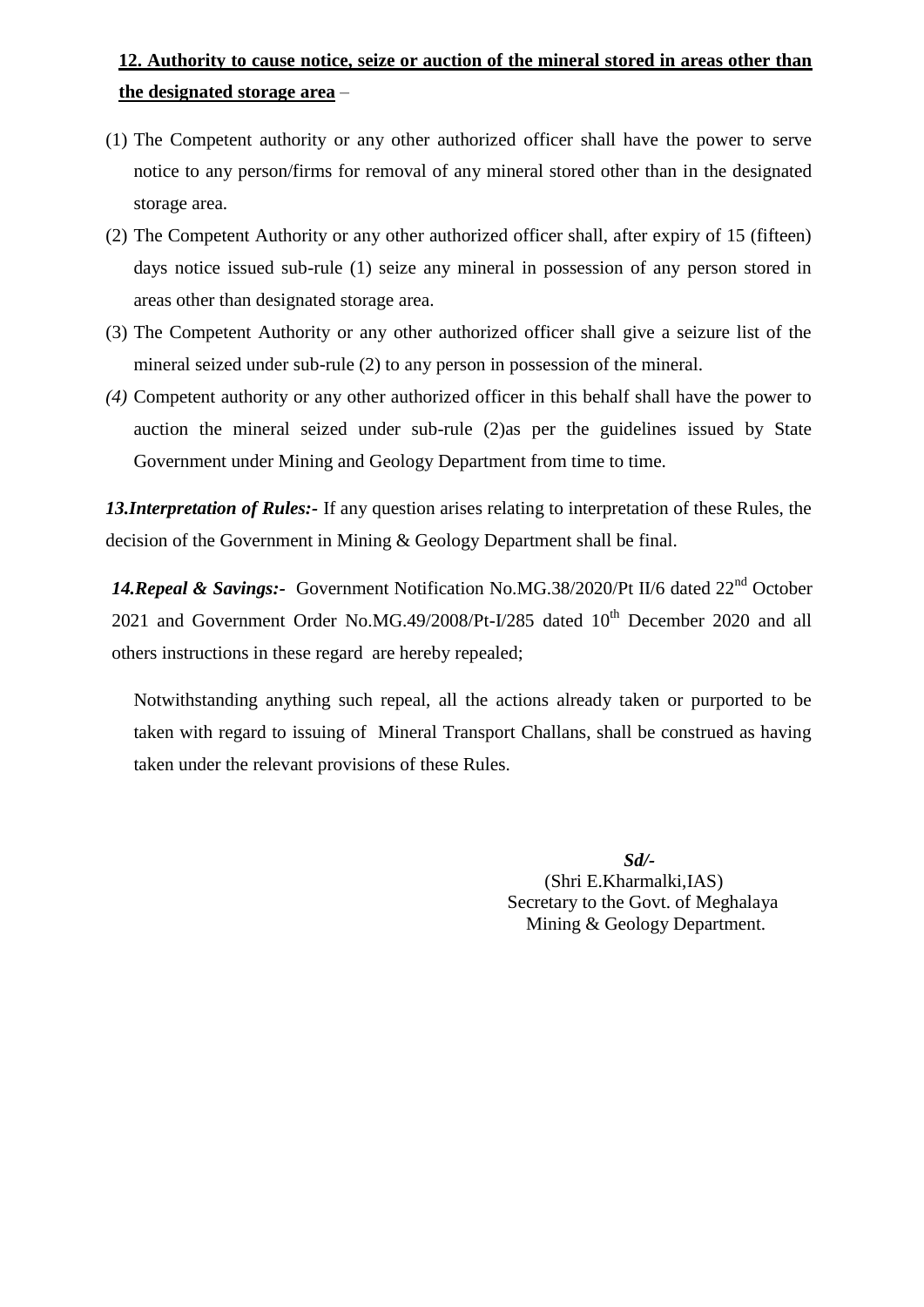# Form A

# (See Rule 2(1) (m)

# **GOVERNMENT OF MEGHALAYA DIRECTORATE OF MINERAL RESOURCES SHILLONG**

# **MINERAL TRANSPORT CHALLAN**

| (in triplicate) |  |  |  |
|-----------------|--|--|--|
|-----------------|--|--|--|

|    | Book No.                   |                | Sl. No. |
|----|----------------------------|----------------|---------|
| 1. | Name and address of        | $\ddot{\cdot}$ |         |
|    | The consignor              |                |         |
|    |                            |                |         |
|    |                            |                |         |
|    | 2. Details of Permit       |                |         |
|    |                            |                |         |
|    |                            |                |         |
|    | 3. Name of mineral         | $\ddot{\cdot}$ |         |
|    | 4. Quantity                | $\ddot{\cdot}$ |         |
|    | 5. Vehicle Registration No | $\ddot{\cdot}$ |         |
|    | 6. Place of dispatch       | $\ddot{\cdot}$ |         |
|    |                            |                |         |
|    | 7. Route                   |                |         |
|    | 8. Place of delivery       | $\ddot{\cdot}$ |         |
|    | 9. Date of dispatch        |                |         |
|    | 10. Valid upto             |                |         |

Office Seal Signature of Issuing Authority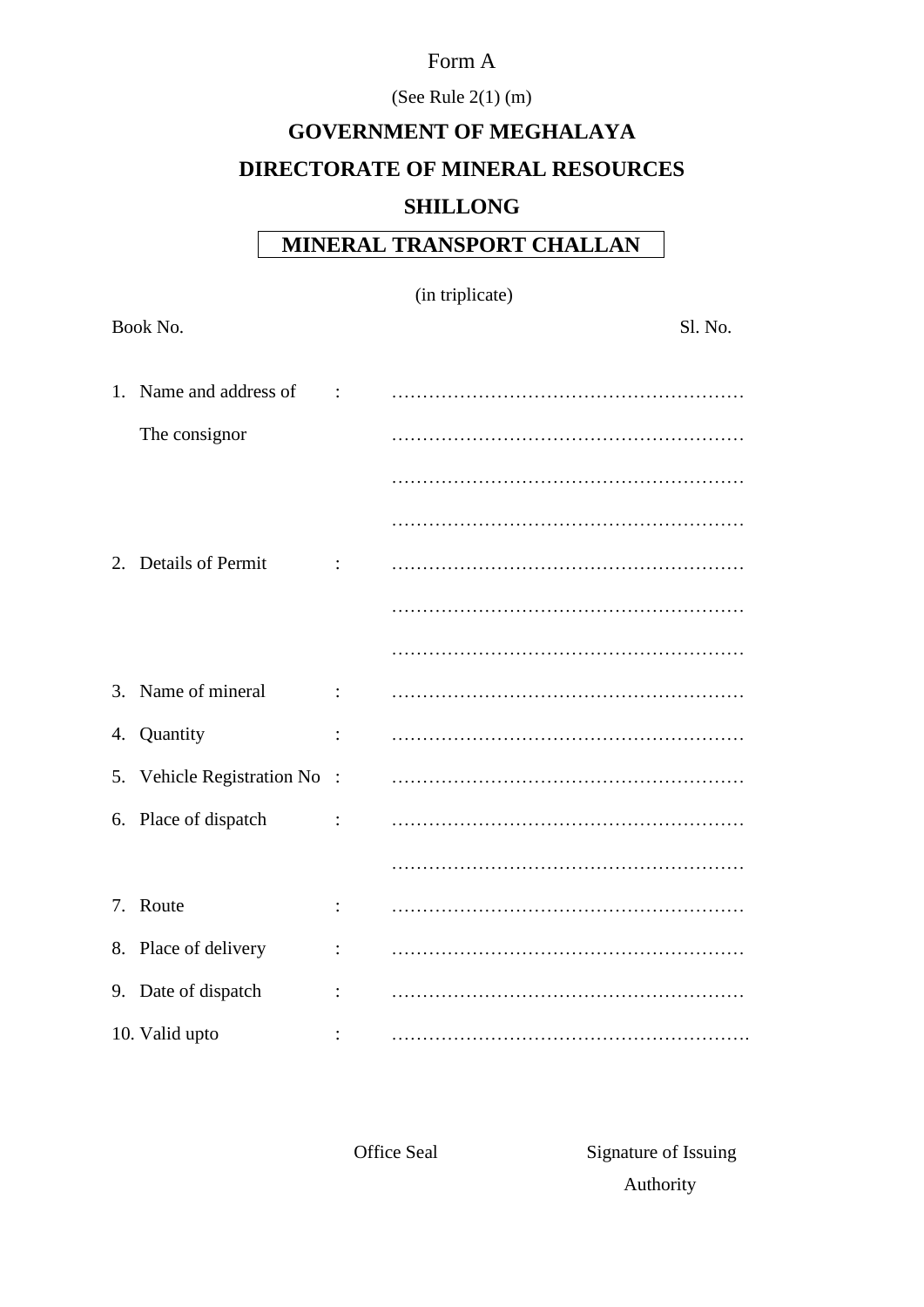Countersignature by the Officer In-charge .............................................................. Checkpost.

# **Date:**

# **NB :**

- a) Original and Duplicate copy of Mineral Transport Challan are to be produced by the consignor at the checkpost. After necessary verification, stamping and countersignature on the body of this Transport Challan, the original copy is to be retained at the checkpost whereas the Duplicate copy is to be retained by the consignor.
- b) Valid for 30 (Thirty) days.